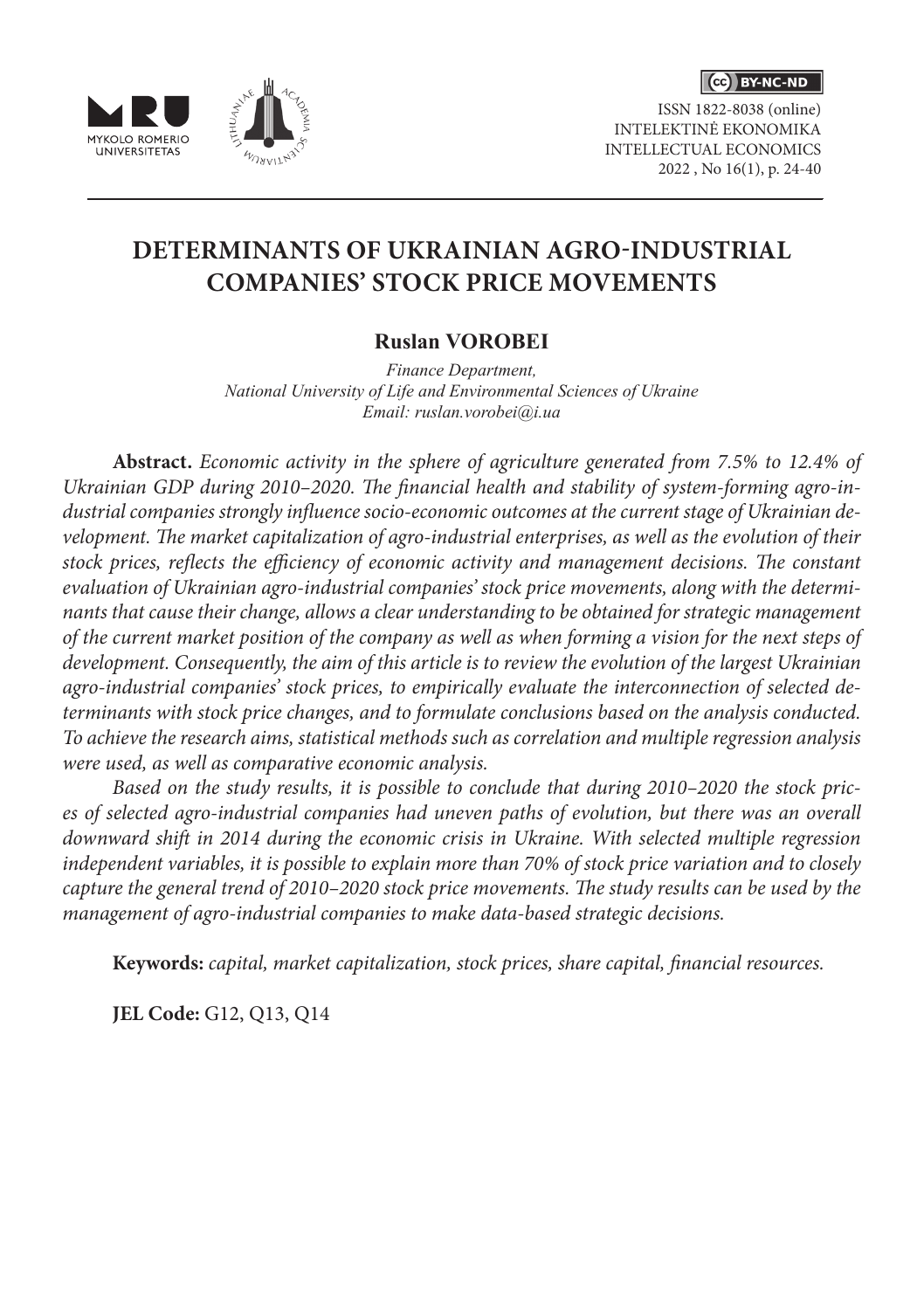#### **Introduction**

The agriculture sector is one of the most important parts of the modern Ukrainian economy. Economic activity in sphere of agriculture generated from 7.5% to 12.4% of GDP during 2010–2020, and at the current stage this sector is one of the most important for the national economy. Considering the continuous development of the Ukrainian economy based on market principles and taking into account the globalization of trade, it is important to have sustainably growing domestic agro-industrial companies with competitive products in internal as well as external markets. The largest agro-industrial companies in Ukraine have public status. Their public company statuses and IPOs have already allowed them to raise long-term resources and increase their equity, and have had a positive reputational effect due to the transparency in their actions and the availability of financial information. Market capitalization and stock prices are indicators that reflect the financial health of the enterprise, and their sustainable growth can allow them to raise additional equity or debt financing at lower cost, as well as having more benefits for shareholders.

The concept of companies' valuation and its connection with stock prices has been described in the scientific works of Collins (1957), King (1966), Rappaport (1987), Chen, Roll, and Ross (1986), and others. The writings of these authors contain the fundamental basis of these scientific subjects, the estimation of determinants affecting stock prices and the developed methodology of the impact of its valuation, and theoretical and practical aspects of the dependencies of stock price on financial performance. Collins (1957) considered net profit, dividend, and book value as factors affecting the stock prices of American banks, while Chen, Roll, and Ross (1986) evaluated the effect of industrial production, inflation, risk premium, market index, consumption, and oil prices on stock returns. Further development of research on stock price impactors and empirical evidence for specific countries was provided in the works of Gill, Biger, and Mathur (2012), who considered, among others, earnings per share, book value, and dividend coverage as stock price determinants for American firms. Narayan and Narayan (2010) tested the relationship of oil prices and the exchange rate with the stock price movements of Vietnamese companies, while Sharma (2011) examined earning per share, book value per share, price earnings ratio, dividend per share, dividend payout, dividend yield, size in terms of sale, and net worth as predictor variables for stock price movements. Yee and Thaker (2018) estimated earnings per share and dividend per share as being significantly related to Malaysian manufacturing companies' stock prices.

Different aspects of Ukrainian agro-industrial companies' financial stability, performance and competitiveness were considered in the scientific works of Davydenko (2015), Ilchuk et al. (2019), Dibrova et al. (2020), and others. The writings of these authors contain the basis for research into the Ukrainian agro-industrial sector.

There is no consensus on the scope of determinants that fully reflect stock price movements, and such a consensus could not exist as informational and political factors as well as emotional aspects of traders, their personal goals, and strategy are hard to measure with figures. However, according to previous studies it is possible to explain general trends and correlations between stock price movements and certain determinants which are relevant for a specific market, industry, or company.

This research is based on three Ukrainian agro-industrial producers with different produc-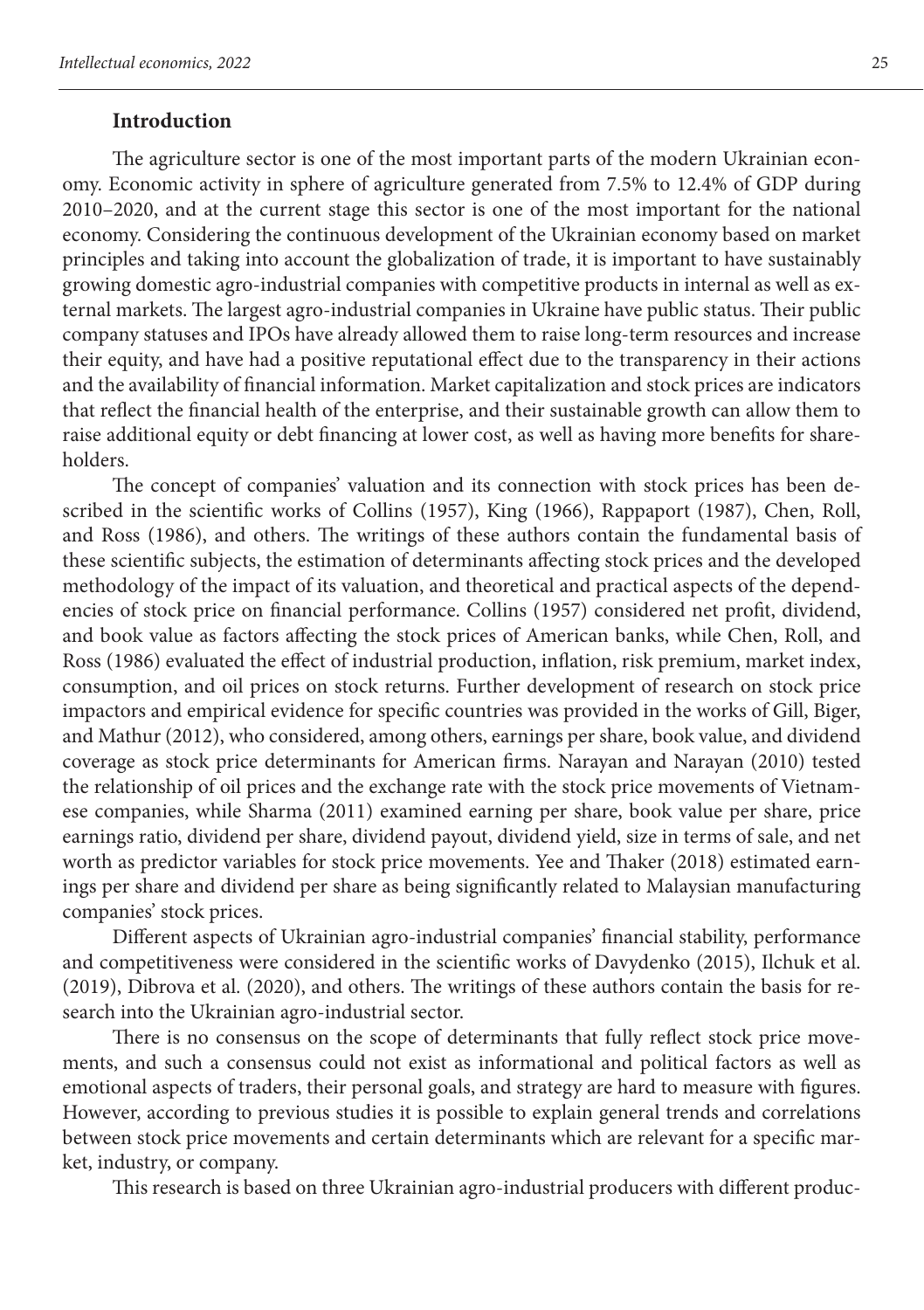tion specializations and market capitalization, as stated in Table 1.

| Company    | <b>Stock</b><br>exchange | Stock-<br>exchange<br>ticker | Market capitalization<br>as of beginning of 2022,<br><b>USD</b> | Production<br>specialization     |  |
|------------|--------------------------|------------------------------|-----------------------------------------------------------------|----------------------------------|--|
| Astarta    | Warsaw Stock<br>Exchange | <b>AST</b>                   | $\sim$ 250 million                                              | Agriculture and<br>sugar         |  |
| Kernel     | Warsaw Stock<br>Exchange | <b>KER</b>                   | $\sim$ 1,100 million                                            | Agriculture and<br>sunflower oil |  |
| <b>MHP</b> | London Stock<br>Exchange | MHPC                         | $\sim$ 700 million                                              | Agriculture and<br>poultry       |  |

**Table 1***. Information about the companies in this study*

For this study it was decided to select four factors: book value per share; trailing 12-month earnings per share; exchange rate; and the commodity price that is relevant for company operations. The main research objective is to answer the question of if it is possible to explain the stock price movement of Ukrainian agricultural producers using a multi-regression model with selected factors, and to which degree the factors correlate with stock price changes.

This paper is organized in the form of case study with the following objectives:

- to analyze the movements dynamics of selected Ukrainian agro-industrial companies' stock prices during 2010–2020;
- to select financial performance and macroeconomic variables in order to create an econometric model aimed at explaining the stock price movements of selected Ukrainian agro-industrial companies;
- to present, examine, and evaluate the results of the created models;
- to provide conclusions and proposals based on the obtained results.

Information sources for the case study were: quarterly and annual financial statements of selected Ukrainian agro-industrial companies; State Service of Statistics data; Federal Reserve Economic Data; data on historical share prices from Stock exchange websites; and scientific articles from international publications.

The achievement of the research objectives was based on the creation of models to evaluate the impact of selected determinants on stock price movements by applying correlation analysis, the multiple regression technique, and a comparative economic analysis.

Consequently, the aims of this research are: to review the evolution of the stock prices of the largest Ukrainian agro-industrial companies; to empirically evaluate the interconnection of selected determinants with stock price changes; and to formulate conclusions based on conducted analysis.

### **Literature review**

Many researchers have attempted to empirically explain and predict price movements in stock markets using various research methods with different sets of determinants and factors.

Chen, Roll, and Ross (1986) used a time series of industrial production, inflation, con-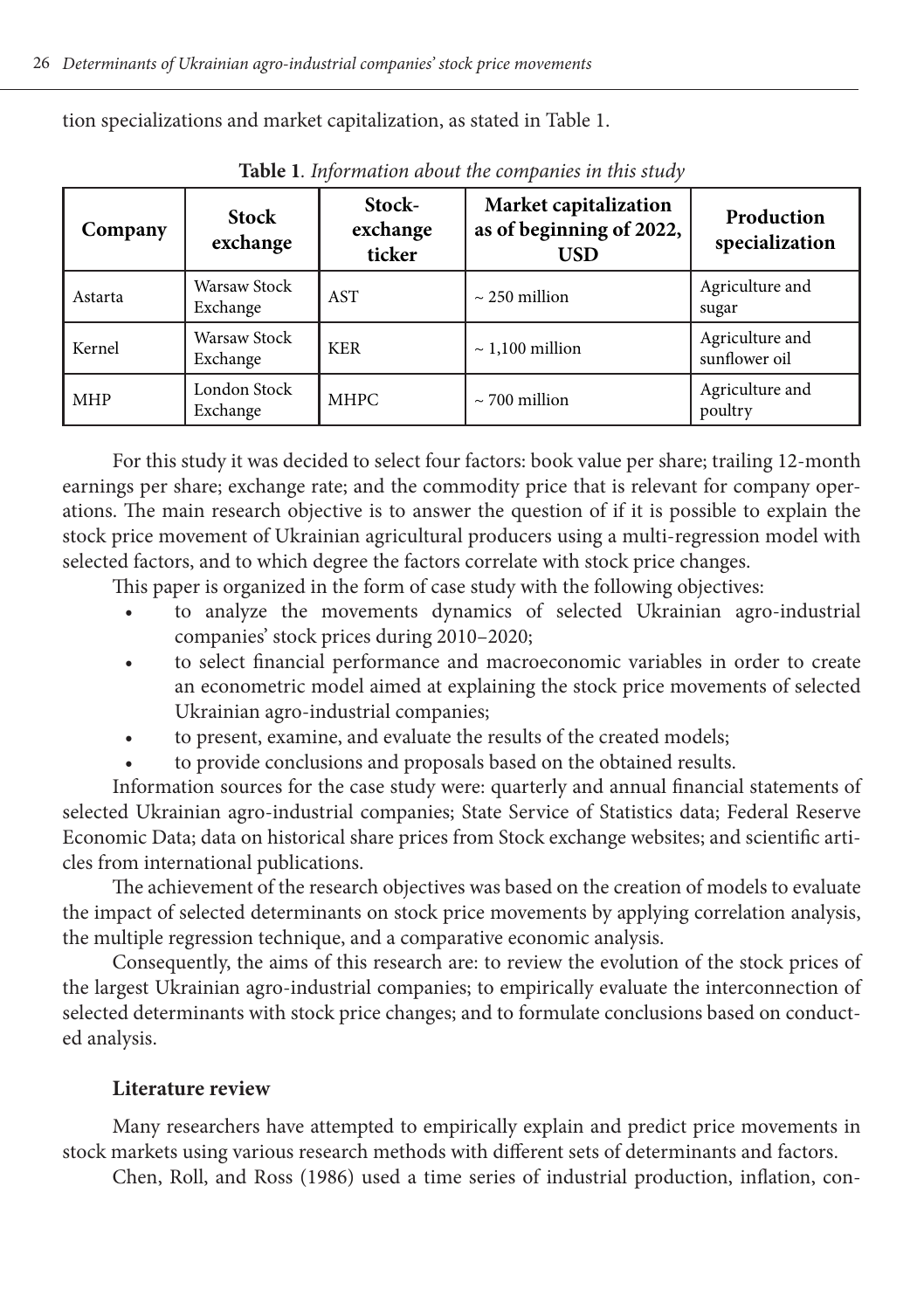sumption, risk premium, and oil prices as factors to explain stock returns. As a result, it was found that industrial production, changes in risk premium, and inflation are significant in explaining stock returns.

Ma and Kao (1990) analyzed the impact of exchange rate change on stock price movements. It was concluded that stock prices generally benefit from domestic currency appreciation.

Abdullah and Hayworth (1993) used VAR model to analyze price fluctuations on stock market. They discovered that such factors as budget deficits, long-term interest rates and money growth are causal factors of stock price movements.

Bilson, Brailsford, and Hooper (2000) investigated the impact of macroeconomic variables to explain equity returns in 20 emerging stock markets. Such variables as value-weighted world market index, money supply, goods price, real activity, and exchange rate were used within a multifactor model. Some evidence was found that the mentioned variables were significant with emerging market stock returns; however, the degree of significance of each factor varied from country to country. In terms of degree of significance, exchange rate was considered the most common factor for selected emerging markets.

Chan and Hameed (2006) estimated if earnings forecast from analysts affect stock prices in emerging markets. According to their research, firms' earnings forecasts in markets with wide analyst coverage significantly affect stock price movements.

Chen and Zhang (2007) provided empirical evidence that stock price movements are related to movements in profitability, capital investment, growth opportunities, discount rate and earnings yield.

Ghosh et al. (2010) analyzed, with multiple regression, the interconnection between share price changes on the Bombay Stock Exchange in India and a set of factors: exchange rate, oil price, gold price, call money rate, cash reserve ratio, and foreign direct investment. According to their research, exchange rate and call money rate are the factors that have the most significant impact on stock price changes, while other factors have insufficient influence.

Benaković and Posedel (2010) investigated the relationship between macroeconomic factors and stock return in the Croatian market. They used a multiple regression model with 5 macroeconomic determinants: inflation, interest rate, market index, industrial production, and oil prices. As a result of their analysis, it was concluded that the market index of the Zagreb stock exchange was the common, statistically significant factor for all 14 selected Croatian companies. Inflation and interest rate were also statistically significant for 6 and 7 companies, respectively, while other factors were considered statistically non-significant.

Sharma (2011) empirically evaluated the relationship between stock prices and company performance indicators such as: earning per share, book value per share, price earnings ratio, dividend per share, dividend payout, dividend yield, size in terms of sale, and net worth for 1993/94–2008/09. As a result of their research, it was found that earning per share, book value per share, and dividend per share have a significant influence on stock price movements.

Gill, Biger, and Mathur (2012) also used multiple regression to analyze the interconnection between the share prices of American firms and selected explanatory variables: book value per share, earnings per share, dividend coverage ratio, dividend per share, dividend payout ratio, price-earnings ratio, firm size, CEO duality, internationality, and firm industry. They established that earnings per share, price-earnings ratio, book value per share, dividend per share, interna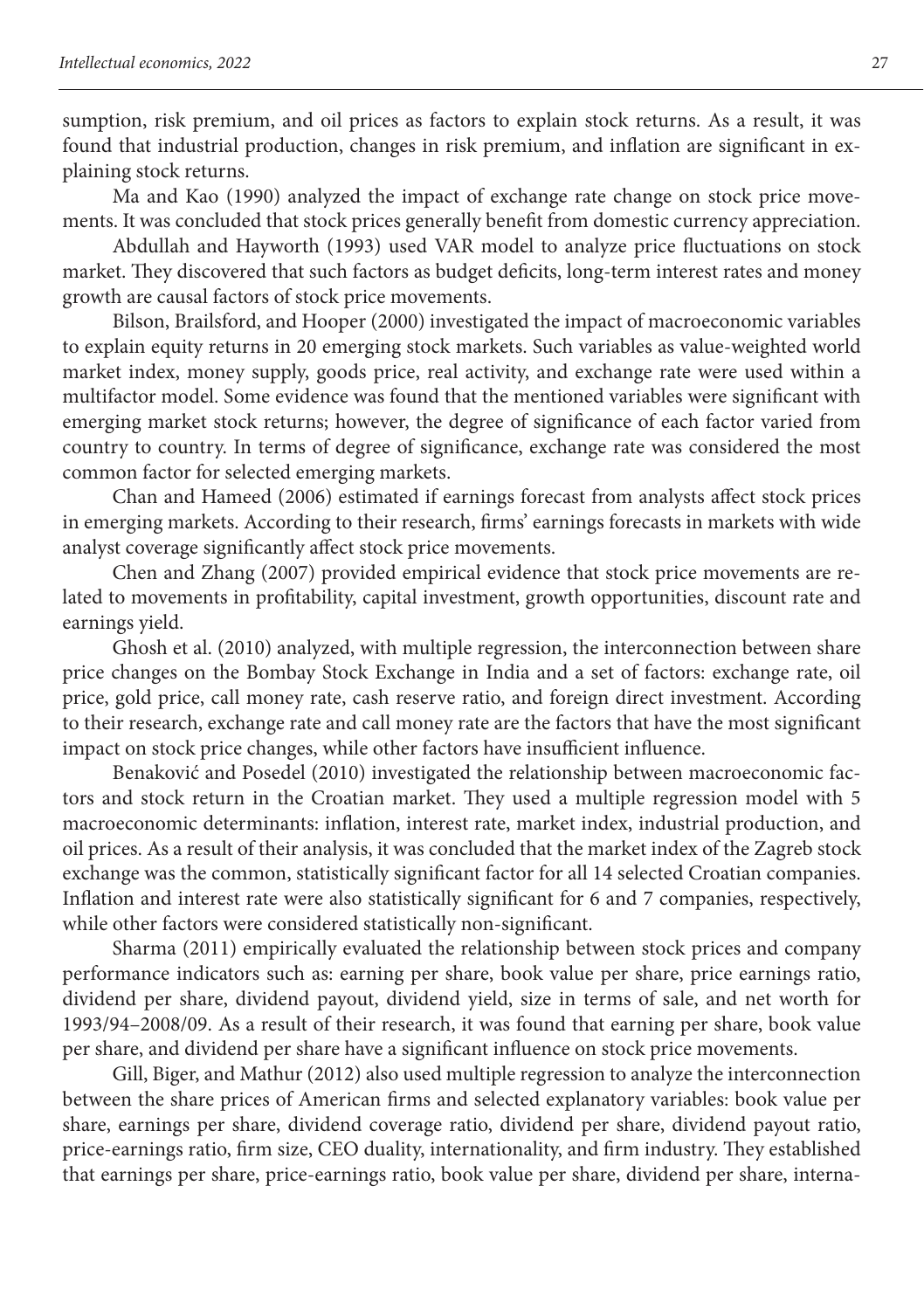tionality of the firm, and CEO duality have an impact on the equity share prices of American firms.

Rajhans (2013) used multiple regression to identify factors affecting the stock prices of Indian firms. It was concluded that profit, fixed assets, net sales, and WACC have a significant impact on firms' market capitalization.

Avdalovic and Milenković (2017) performed research with data from 2010–2014 using a multiple regression model with stock price as a dependent variable, and selected independent variables such as: total assets of the company, return on equity, return on assets, earnings per share, book value, leverage, price-earnings ratio, and price to book ratio. They concluded that in the observed model, assets, return on assets, earnings per share, book value, price-to-book ratio, and leverage were considered to be statistically significant predictors of stock price movements.

Yee and Thaker (2018) investigated the stock price movements of 30 companies from the manufacturing industry in Malaysia. They used separate multiple regression models with firm-specific variables and macroeconomic variables as predictors. In the firm-specific model, the following were included: earnings per share, dividend per share, and return on equity as independent variables; in the macroeconomic model – interest rate, exchange rate, money supply, and GDP. As a result, it was concluded that all firm-specific determinants have a significant impact on stock prices, while macroeconomic indicators were considered insignificant in their research.

Considering the research results of the reviewed literature, it can be concluded that there is no consensus in the set of determinants that can universally explain the stock price movements of any company; however, many empirical findings were obtained relating to firm-specific and macroeconomic factors that influence stock prices.

For this paper it was decided to use a combination of firm-specific (book value per share, earnings per share, and firm-specific commodity price) and macroeconomic (exchange rate) factors to evaluate their influence on the stock price movements of selected Ukrainian agricultural companies.

#### **Methodology**

In the case study, a multiple-regression model was used to evaluate the impact of a selected series of indicators that affect share price: book value per share, trailing 12-month earnings per share, exchange rate, and main company operations' commodity price. Multiple regression can establish the level of significance and the relative predictive importance of independent variables (*R*<sup>2</sup> ). Due to the small data sample, the statistical significance of the variables is considered at *p*  $< 0.2$ .

Considering the fact that the publication of financial reports has a delayed impact on share price (Callen et al., 2013), it was decided to derive weighted average stock price from the series over the quarter after the reporting period. All other series of variables for the multiple-regression model represent companies' quarterly reporting periods. The time series is 1 quarter.

The following equation represents the model that was used in the case study research:

The definitions of selected variables and the data sources from which they were collected are stated in the Table 2.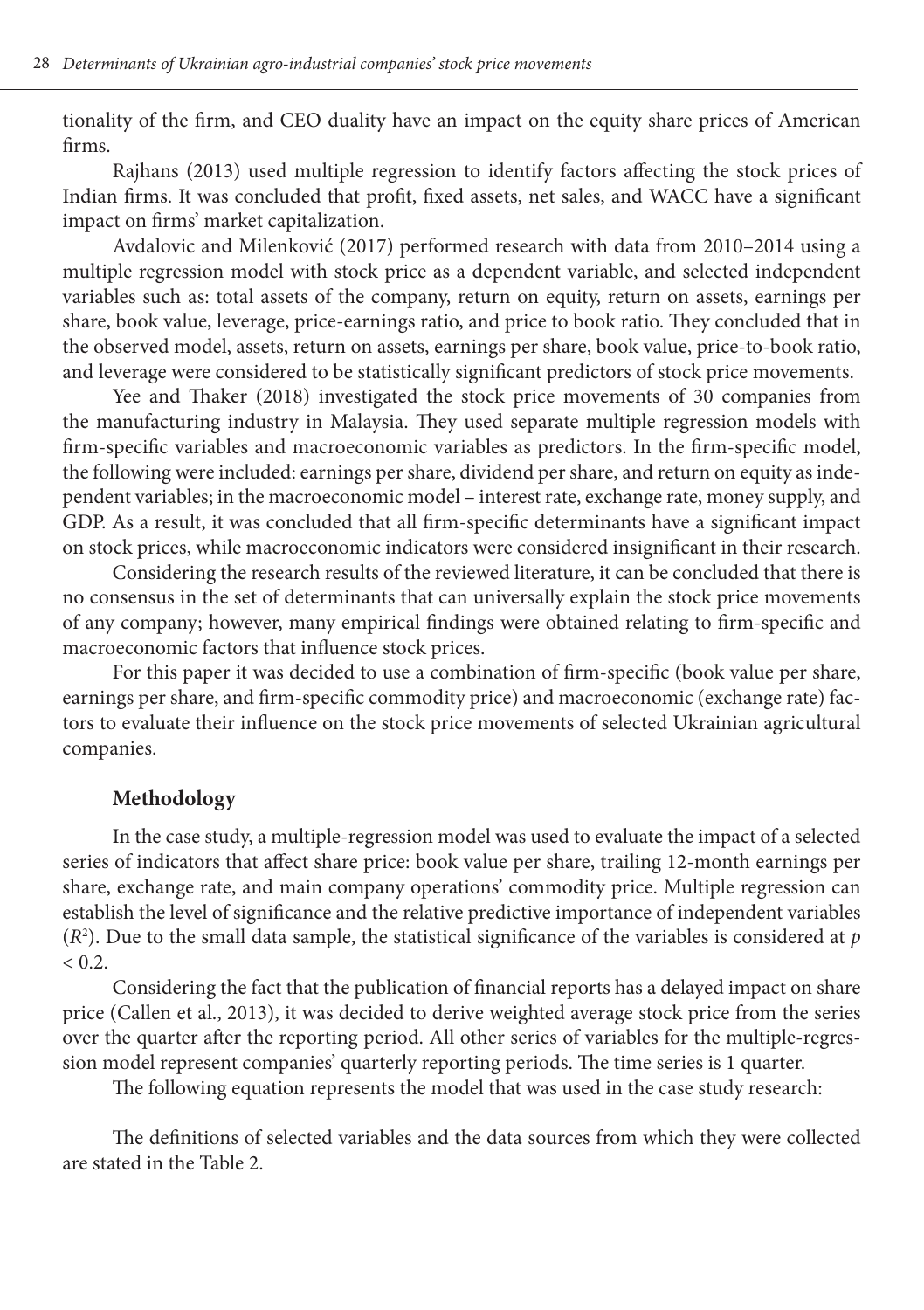| Variable<br>Abbreviated variable                                                                                                                                        |                                               | Definition                                                                             | Data sources                                                     |  |  |  |  |  |
|-------------------------------------------------------------------------------------------------------------------------------------------------------------------------|-----------------------------------------------|----------------------------------------------------------------------------------------|------------------------------------------------------------------|--|--|--|--|--|
| <b>Basic Series</b>                                                                                                                                                     |                                               |                                                                                        |                                                                  |  |  |  |  |  |
| SP<br>Stock price                                                                                                                                                       |                                               | Daily stock price during the<br>quarter after reporting peri-<br>od, translated to USD | Warsaw Stock Exchange -<br>gpw.pl                                |  |  |  |  |  |
| Volume                                                                                                                                                                  | VOL                                           | Daily stock trade volumes<br>during the quarter after the<br>reporting period          | Yahoo! Finance - <i>finance</i> .<br>yahoo.com                   |  |  |  |  |  |
| Book value                                                                                                                                                              | <b>BV</b>                                     | Equity available to common<br>shareholders                                             | Financial reports from<br>official websites:                     |  |  |  |  |  |
| Net profit                                                                                                                                                              | <b>NP</b>                                     | Net profit over the reporting<br>period (quarter)                                      |                                                                  |  |  |  |  |  |
| Average shares                                                                                                                                                          |                                               | The average number of cur-<br>rent shares in the company's                             | astartaholding.com                                               |  |  |  |  |  |
| outstanding                                                                                                                                                             | <b>ASO</b>                                    | stock outstanding over the<br>reporting period                                         | kernel.ua                                                        |  |  |  |  |  |
|                                                                                                                                                                         |                                               |                                                                                        | mhp.com.ua                                                       |  |  |  |  |  |
| Exchange rate                                                                                                                                                           | Time series of USD/UAH<br>ER<br>exchange rate |                                                                                        | Yahoo! Finance - finance.<br>yahoo.com                           |  |  |  |  |  |
| Main company op-<br>erations' commodity<br>price                                                                                                                        | MCOCP                                         | Time series of main compa-<br>ny operations' commodity<br>price                        | Federal Reserve Economic<br>Data: fred.stlouisfed.org/<br>series |  |  |  |  |  |
| Derived Series                                                                                                                                                          |                                               |                                                                                        |                                                                  |  |  |  |  |  |
| Daily average stock<br>price                                                                                                                                            | <b>DASP</b>                                   | A figure that represents<br>the daily average price of<br>a stock                      |                                                                  |  |  |  |  |  |
| A figure that represents the<br>Weighted average<br>average price of a stock, ad-<br>WASP<br>stock price<br>justed for its trade volume                                 |                                               |                                                                                        |                                                                  |  |  |  |  |  |
| Book value per<br>share                                                                                                                                                 | <b>BVPS</b>                                   | A figure that represents the<br>value of a company's equity<br>on a per-share basis    |                                                                  |  |  |  |  |  |
| A figure that represents the<br>total earnings of a company<br>Trailing 12-month<br>EPS (TTM)<br>over the last 4 quarters on a<br>earnings per share<br>per-share basis |                                               |                                                                                        |                                                                  |  |  |  |  |  |

## **Table 2.** *Definitions of variables*

Alongside multiple regression, correlation analysis was performed. With correlation analysis, it is possible to examine the strength of the linear relationship between variables and establish their interrelation. The theoretical correlation impacts of the determinants on stock price movements are summarized in Table 3, based on previous research.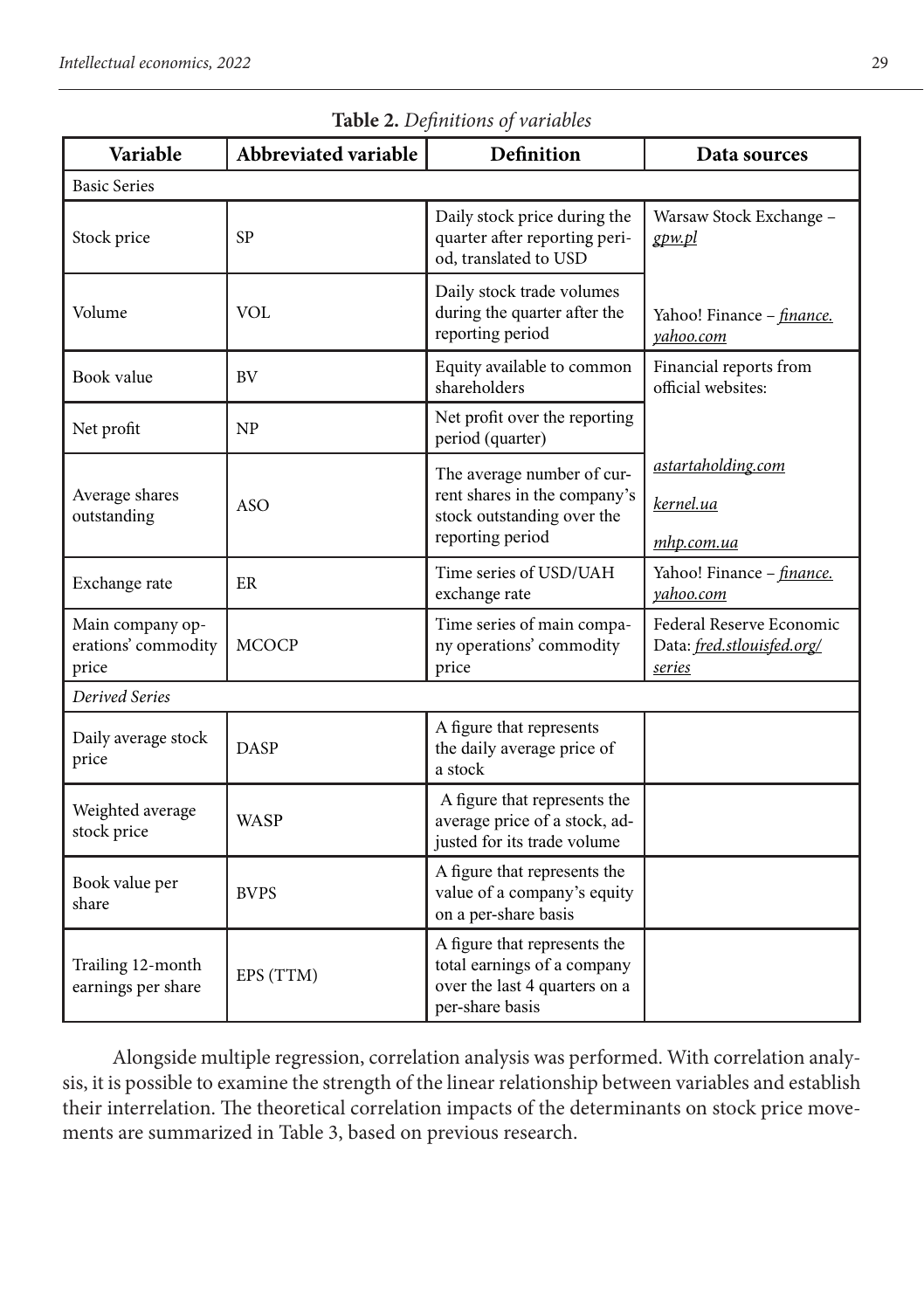| Determinant                                   | Author                                | Country or market | <b>Expected impact on</b><br>stock price* |  |
|-----------------------------------------------|---------------------------------------|-------------------|-------------------------------------------|--|
|                                               | Sharma (2011)                         | India             | $+$                                       |  |
|                                               | Gill, Biger & Mathur<br>(2012)        | <b>USA</b>        | $^{+}$                                    |  |
| Book value per share                          | Srinivasan (2012)                     | India             | $^{+}$                                    |  |
|                                               | Tandon & Malhotra<br>(2013)           | India             | $^{+}$                                    |  |
|                                               | Avdalovic & Milenković<br>(2017)      | Serbia            | $^{+}$                                    |  |
| Earnings per share                            | Patell (1976)                         | <b>USA</b>        | $+$                                       |  |
|                                               | Sharma (2011)                         | India             | $^{+}$                                    |  |
|                                               | Gill, Biger & Mathur<br>(2012)        | <b>USA</b>        | $^{+}$                                    |  |
|                                               | Srinivasan (2012)                     | India             | $^{+}$                                    |  |
|                                               | Tandon & Malhotra<br>(2013)           | India             | $^{+}$                                    |  |
|                                               | Enow & Brijlal $(2016)$               | South Africa      | $+$                                       |  |
| Earnings per share (con-                      | Avdalovic & Milenković<br>(2017)      | Serbia            | $^{+}$                                    |  |
| tinued)                                       | Yee & Thaker (2018)                   | Malaysia          | $^{+}$                                    |  |
|                                               | Bilson, Brailsford &<br>Hooper (2000) | Emerging markets  | -                                         |  |
| Exchange rate                                 | Ghosh et al. (2010)                   | India             | ÷,                                        |  |
|                                               | Yee & Thaker (2018)                   | Malaysia          | $+$                                       |  |
| Main company opera-<br>tions' commodity price |                                       |                   | $\ddot{}$                                 |  |

**Table 3.** *Summary of expected signs of each determinant*

*\*"+" means increase of stock price with determinant value increase, "-" means decrease of stock price with determinant value increase.*

According to previous research, selected determinants such as book value per share and earnings per share should have a positive effect on share prices, and exchange rate in general should have negative effect, however in one research paper a slight positive effect was observed. In theory, main company operations' commodity price should have a positive effect on share prices, which is connected to expectations on the increase of future earnings.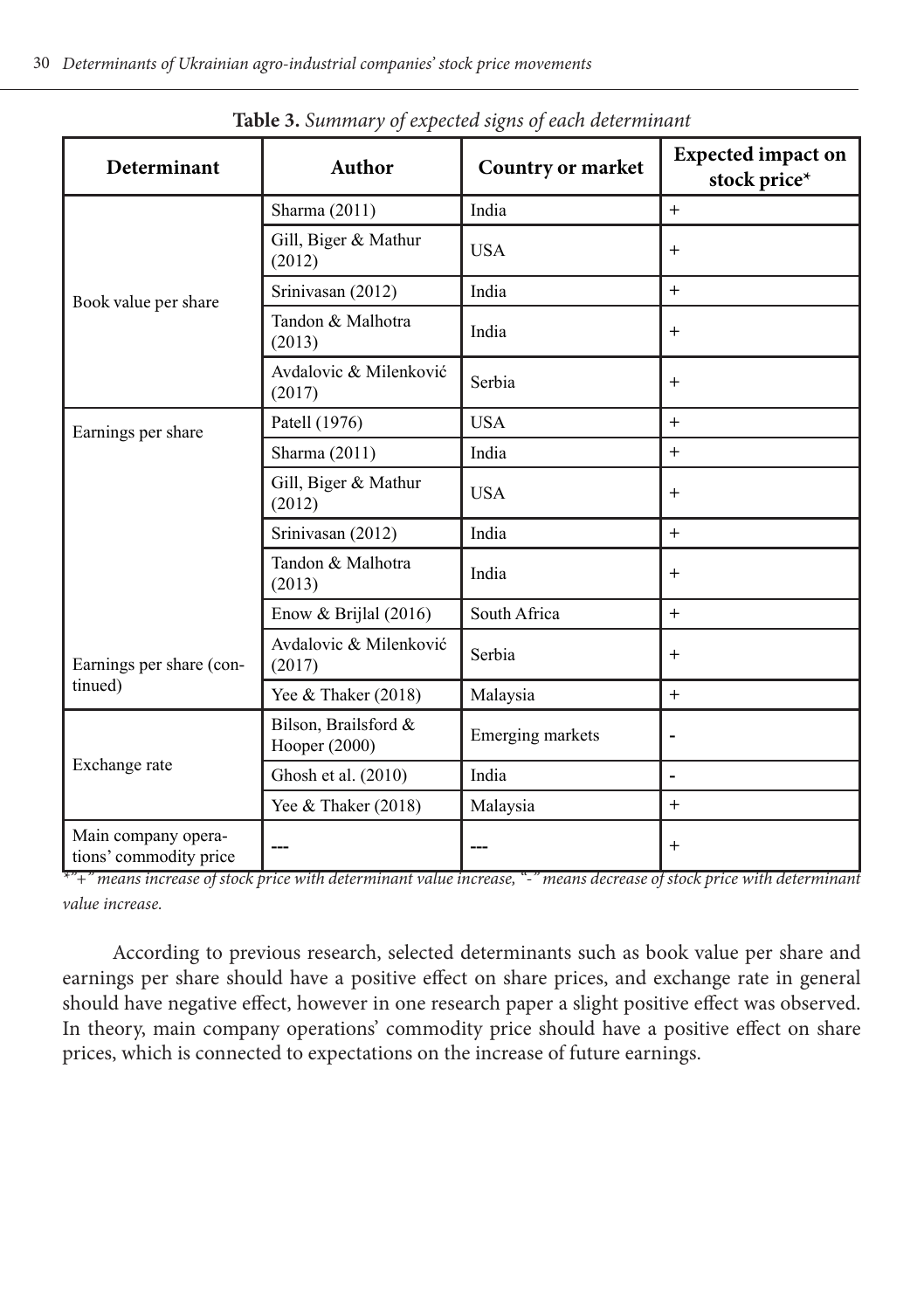#### **Results**

Astarta company held an IPO and started listing shares on the Warsaw Stock Exchange in 2006; as of the beginning of 2022, the company's market capitalization was around 250 million USD. The data in Figure 1 gives a summary of the stock price movements of Astarta by quarter during 2010–2020.



**Figure 1.** The dynamics of Astarta's stock price movements during 2010–2020. *Source: author's calculations based on data from Yahoo Finance website.*

During 2010–2020, the stock prices of Astarta experienced several major shifts and an overall unequal evolution. The highest price during the period was observed in 2011 Q2: 31.72 USD, which was 55.5% higher than in 2010 Q1. This was mostly due to favorable commodity prices and a stable UAH exchange rate, alongside good profitability. The Ukrainian hryvnia devalued from 8.24 USD/UAH in 2013 Q4 to 15.82 USD/UAH in 2014 Q4, and continued to decline in 2015, ending 2015 Q4 at 24.03 USD/UAH, which was the main influence of the downward trend in stock price changes in 2014–2015.

|                     | <b>WASP</b> |
|---------------------|-------------|
| <b>BVPS</b>         | $-0.07$     |
| <b>TTM EPS</b>      | 0.78        |
| ER                  | $-0.72$     |
| <b>MCOCP:</b> Sugar | 0.82        |

**Table 4.** *Correlation analysis for Astarta*

*Source: author's calculations using MS Excel based on aggregated data.*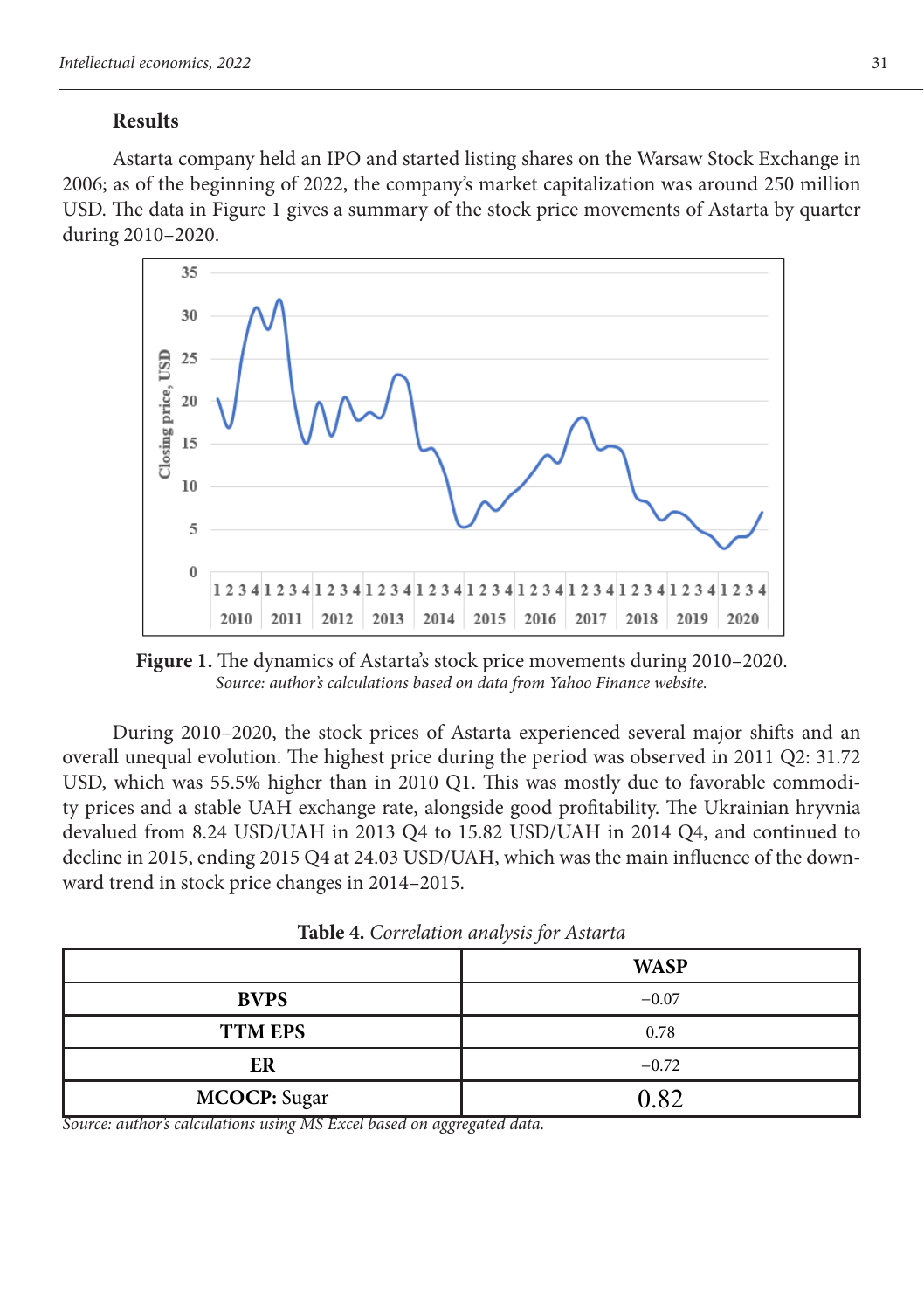Correlation analysis for Astarta shows a strong positive relation between stock prices and such determinants as earnings per share and prices of sugar, but there is also a strong negative impact of exchange rate on stock prices. Book value per share demonstrated a minor negative relation with stock prices during 2010–2020.

|                    | Intercept                                                          | <b>BVPS, USD</b> | TTM EPS.<br><b>USD</b> | ER, USD/<br><b>UAH</b> | <b>MCOCP:</b><br><b>US Cents</b><br>per pound<br>– Sugar |  |
|--------------------|--------------------------------------------------------------------|------------------|------------------------|------------------------|----------------------------------------------------------|--|
| Coefficients       | 17.915                                                             | $-0.136$         | 1.663                  | $-0.363$               | 0.135                                                    |  |
| Standard error     | 5.320                                                              | 0.125            | 0.293                  | 0.081                  | 0.212                                                    |  |
| t-stat             | 3.368                                                              | $-1.087$         | 5.686                  | $-4.496$               | 0.638                                                    |  |
| <i>p</i> -value    | 0.002<br>0.284                                                     |                  | 0.000                  | 0.000                  | 0.527                                                    |  |
| R-square           | 0.84                                                               |                  |                        |                        |                                                          |  |
| Dependent variable | Weighted Average Stock Price of the quarter after reporting period |                  |                        |                        |                                                          |  |

**Table 5.** *Outcomes of the specified multiple regression model for Astarta*

*Source: author's calculations using MS Excel based on aggregated data.*

The model for Astarta has an  $R^2$  value of 0.84, which indicates that 84% of stock price movements can be explained with the defined independent variables; however, only 2 determinants – TTM earnings per share and exchange rate – were statistically significant, with  $p < 0.2$ . The intercept of regression indicates that with defined independent variables equal to 0, stock price will have a value of 17.91 USD. The coefficients of independent variables indicate change in the weighted average stock price of the quarter after the reporting period if the variables increase by 1 conditional unit. According to the model, an increase of TTM EPS by 1 USD or of world prices of sugar by 1 US cent per pound causes an increase in stock price of 1.66 USD or 0.13 USD, respectively. An increase of book value per share by 1 USD or of exchange rate by 1 USD/UAH causes a decrease in stock price of 0.14 USD or 0.36 USD, respectively.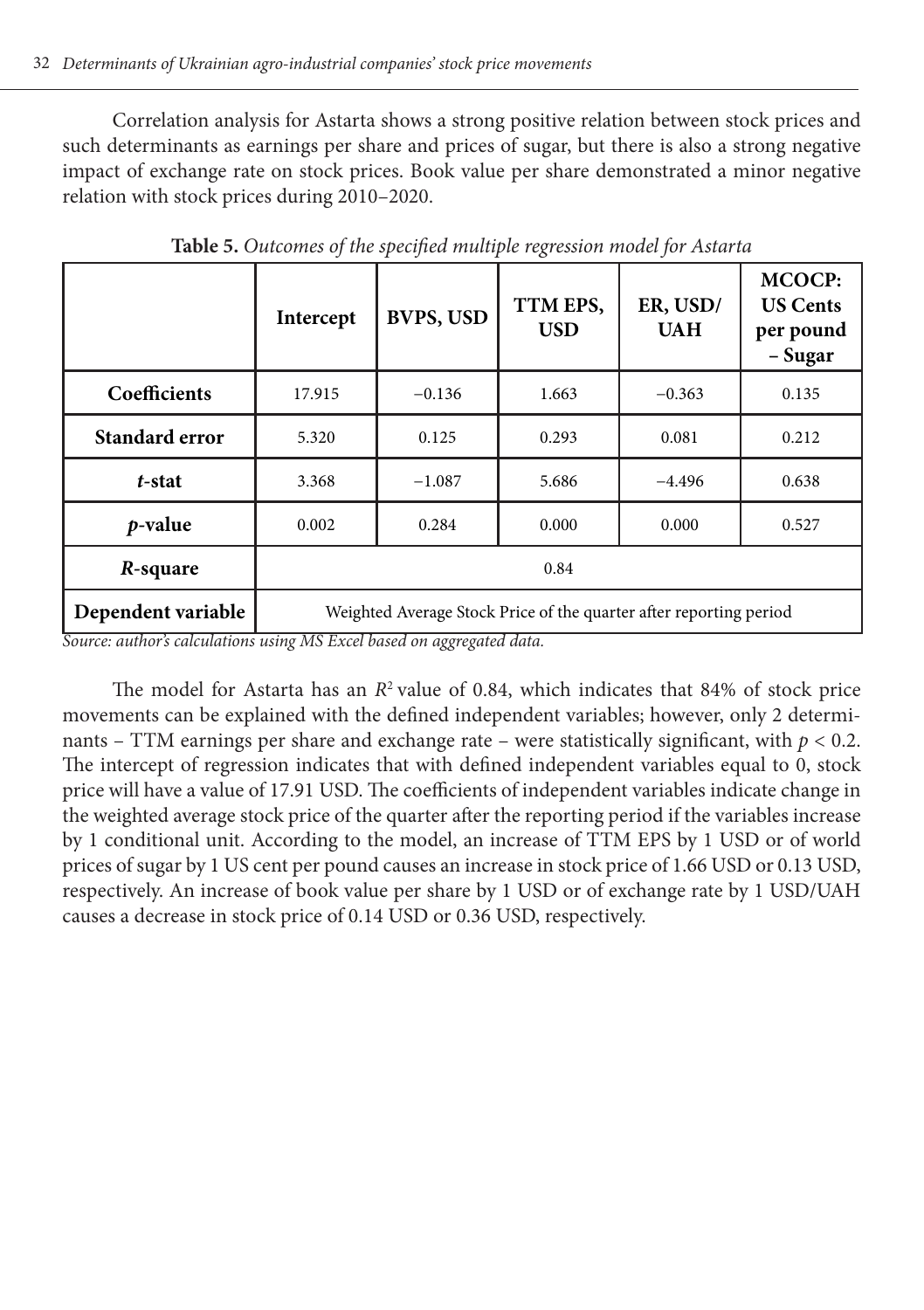

**Figure 2.** Visual representation of model outcome and actual stock prices of Astarta. *Source: author's calculations using MS Excel based on aggregated data.*

The Kernel company held an IPO and started listing shares on the Warsaw Stock Exchange in 2007; as of the beginning of 2022, the company's market capitalization was around 1,177 million USD. The data presented in Figure 3 gives a summary of the stock price movements of Kernel by quarter during 2010–2020.



**Figure 3.** The dynamics of Kernel's stock price movements during 2010–2020. *Source: author's calculations based on data from Investing.com website.*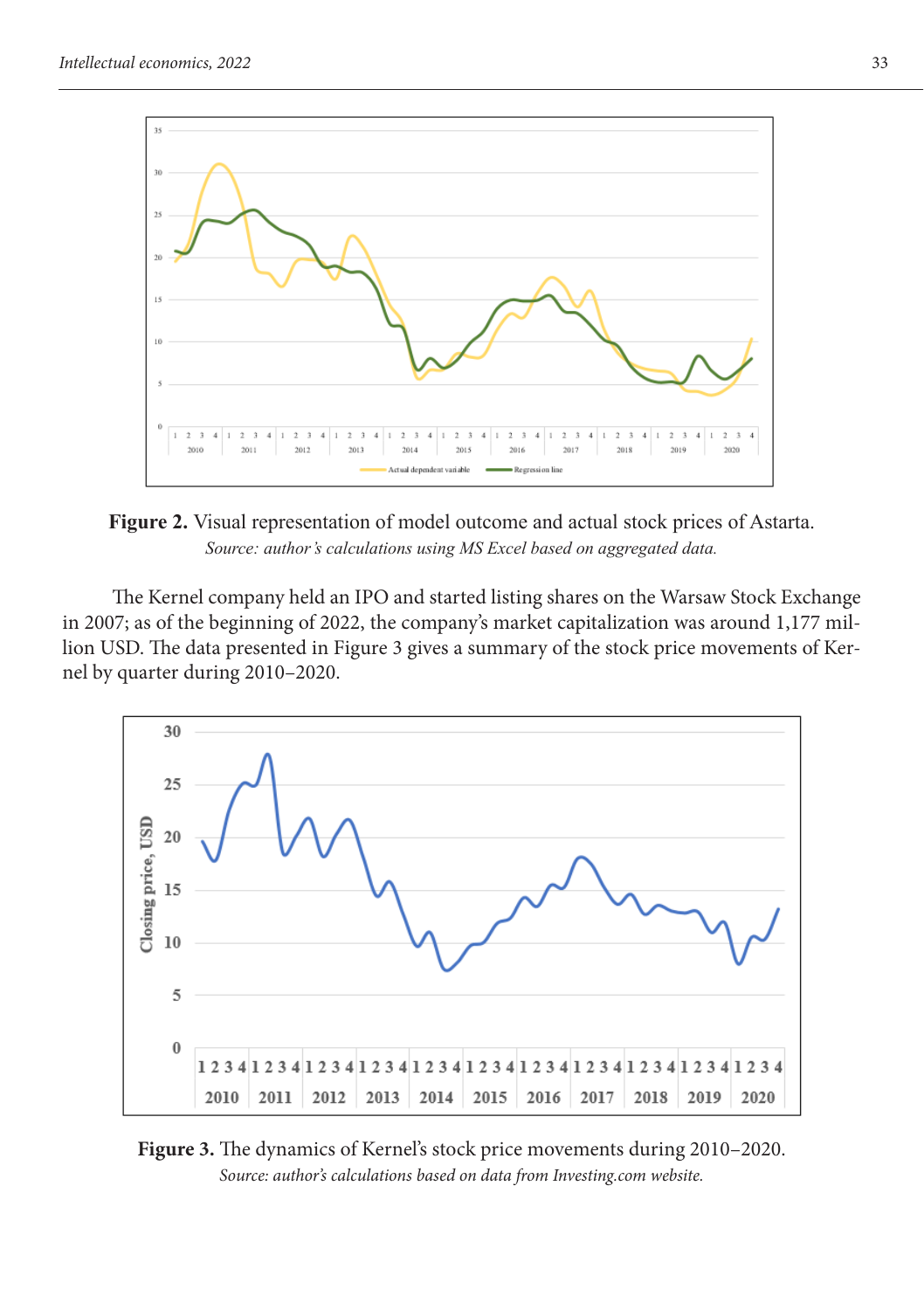| <b>THOIC OF COLLECTION WILD FOR THE RELIEVE</b> |             |  |  |  |
|-------------------------------------------------|-------------|--|--|--|
|                                                 | <b>WASP</b> |  |  |  |
| <b>BVPS</b>                                     | $-0.39$     |  |  |  |
| <b>TTM EPS</b>                                  | 0.57        |  |  |  |
| ER                                              | $-0.53$     |  |  |  |
| <b>MCOCP:</b> Sunflower Oil                     | 0.68        |  |  |  |

**Table 6.** *Correlation analysis for Kernel*

*Source: author's calculations using MS Excel based on aggregated data.*

Correlation analysis for Kernel shows a positive relation between stock prices and such determinants as earnings per share and prices on sunflower oil; there is also a negative impact of exchange rate on stock prices. Book value per share demonstrated a moderate negative relation with stock prices during 2010–2020.

**Intercept BVPS, USD TTM EPS, USD ER, USD/ UAH MCOCP: USD per ton – Sunflower Oil Coefficients** 15.507 −0.528 2.274 −0.151 0.005 **Standard Error**  $\begin{array}{|c|c|c|c|c|c|} \hline 4.612 & 0.166 & 0.500 & 0.104 & 0.004 \ \hline \end{array}$ *t* **stat**  $\begin{array}{|c|c|c|c|c|c|} \hline \end{array}$  3.362  $\begin{array}{|c|c|c|c|c|} \hline \end{array}$  -3.182  $\begin{array}{|c|c|c|c|c|} \hline \end{array}$  4.547  $\begin{array}{|c|c|c|c|c|} \hline \end{array}$  -1.458  $\begin{array}{|c|c|c|c|c|c|} \hline \end{array}$  1.452 **P-value** 0.002 0.003 0.000 0.153 0.154 **R Square** 1 0.74 **Dependent Variable** Weighted Average Stock Price of the quarter after reporting period

**Table 7.** *Outcomes of the specified multiple regression model for Kernel*

*Source: author's calculations using MS Excel based on aggregated data.*

The model for Kernel has an  $R^2$  value of 0.74, which indicates that 74% of stock price movements can be explained by the defined independent variables. All determinants – book value per share, TTM earnings per share, exchange rate, and sunflower oil prices – were statistically significant, with  $p < 0.2$ . The intercept of regression indicates that with the defined independent variables equal to 0, stock price will have value of 15.51 USD. The coefficients of the independent variables indicate a change in the weighted average stock price of the next quarter after the reporting period if the variables increase by 1 conditional unit. According to the model, an increase of TTM earnings per share or of world prices of sunflower oil by 1 USD per kg cause an increase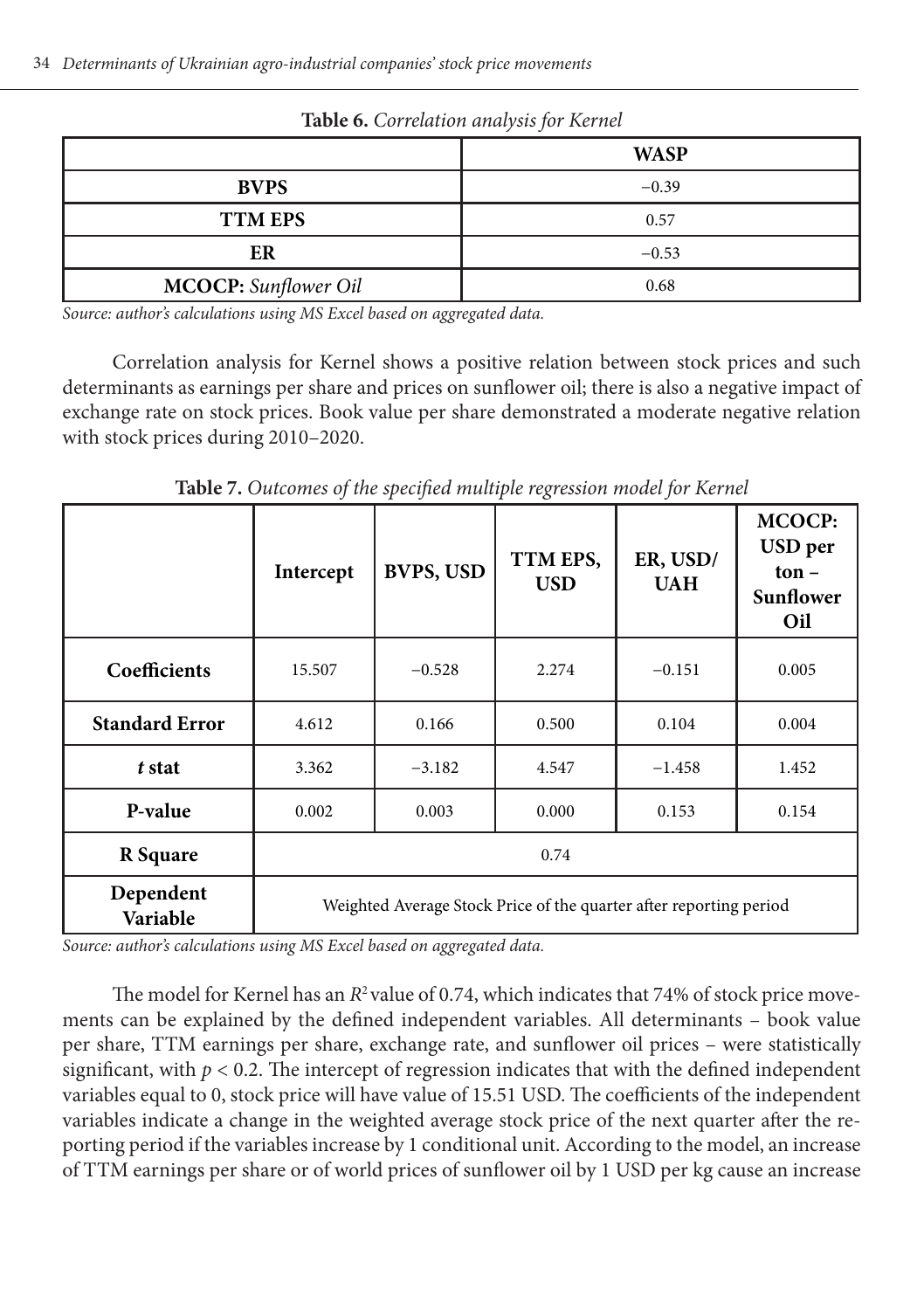in stock price of 2.27 USD or 5 USD, respectively. An increase of book value per share by 1 USD or of exchange rate by 1 USD/UAH causes a decrease in stock price of 0.53 USD or 0.15 USD, respectively.





The MHP company held an IPO and started listing global depositary receipts on the London Stock Exchange in 2008; as of the beginning of 2022, the company's market capitalization was around 700 million USD. The data in Figure 5 gives a summary of the stock price movements of MHP by quarter during 2010–2020.



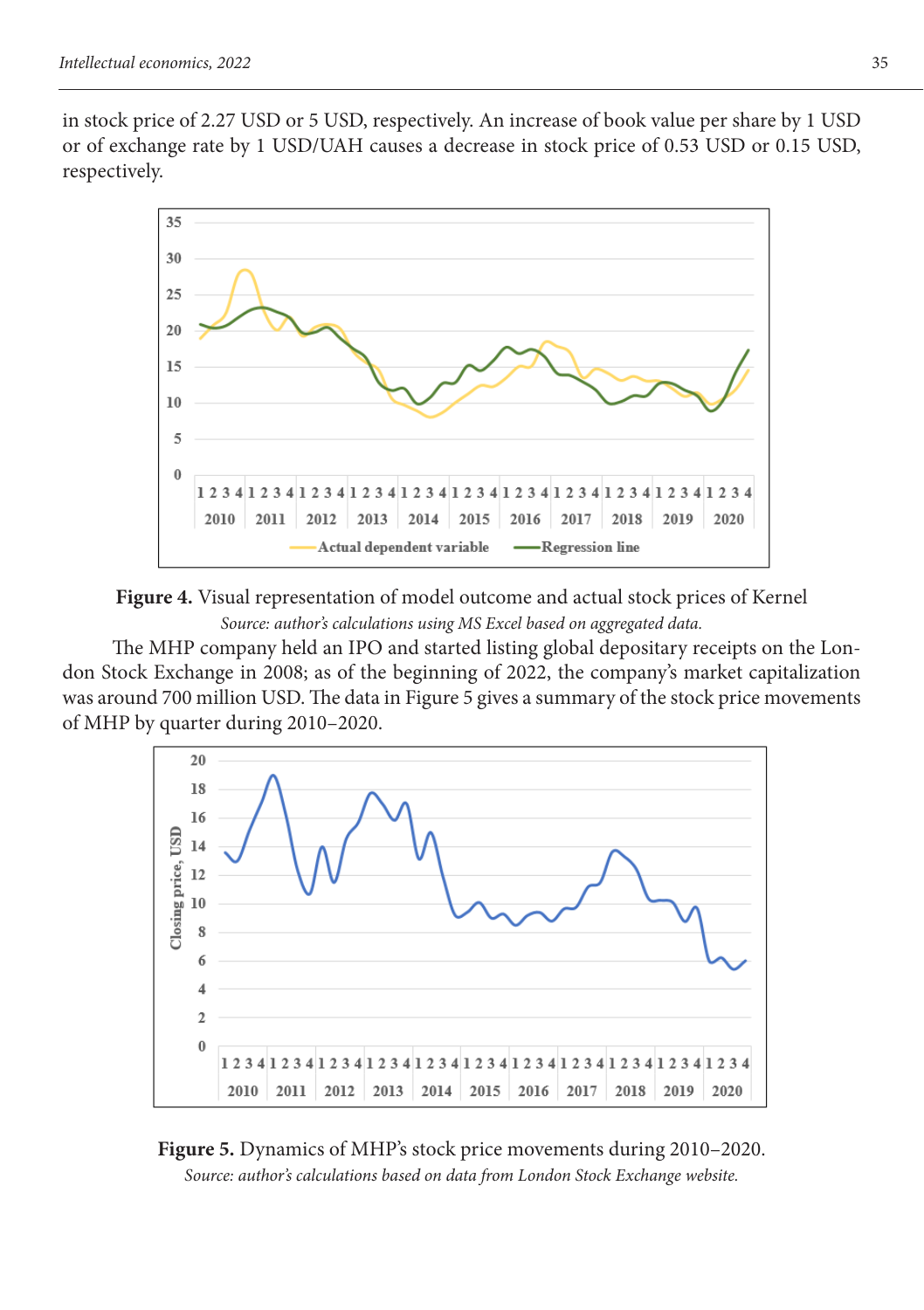| <b>Radic O.</b> Correlation analysis for inflite |             |  |  |  |
|--------------------------------------------------|-------------|--|--|--|
|                                                  | <b>WASP</b> |  |  |  |
| <b>BVPS</b>                                      | $-0.22$     |  |  |  |
| <b>TTM EPS</b>                                   | 0.48        |  |  |  |
| ER                                               | $-0.76$     |  |  |  |
| <b>MCOCP: Poultry</b>                            | $-0.32$     |  |  |  |

**Table 8.** *Correlation analysis for MHP*

*Source: author's calculations using MS Excel based on aggregated data.*

Correlation analysis for MHP has shown a positive relation between stock prices and earnings per share; also, there is strong negative impact of exchange rate on stock prices. Book value per share and prices of poultry demonstrated moderate negative relations with stock prices during 2010–2020.

|                                    | Intercept                                                          | <b>BVPS, USD</b> | TTM EPS,<br><b>USD</b> | ER, USD/<br><b>UAH</b> | <b>MCOCP:</b><br><b>US Cents</b><br>per Pound<br>- Poultry |
|------------------------------------|--------------------------------------------------------------------|------------------|------------------------|------------------------|------------------------------------------------------------|
| Coefficients<br>12.847<br>$-0.284$ |                                                                    |                  | 0.770                  | $-0.316$               | 0.061                                                      |
| <b>Standard Error</b>              | 2.175                                                              | 0.118            | 0.179                  | 0.046                  | 0.023                                                      |
| t stat                             | 5.908                                                              | $-2.412$         | 4.301                  | $-6.866$               | 2.674                                                      |
| P-value                            | 0.000                                                              | 0.021            | 0.000                  | 0.000                  | 0.011                                                      |
| R Square                           |                                                                    |                  | 0.75                   |                        |                                                            |
| Dependent<br><b>Variable</b>       | Weighted Average Stock Price of the quarter after reporting period |                  |                        |                        |                                                            |

**Table 9.** *Outcomes of the specified multiple regression model for MHP*

*Source: author's calculations using MS Excel based on aggregated data.*

The model for MHP has an  $\mathbb{R}^2$  value of 0.75, which indicates that 75% of stock price movements can be explained with the defined independent variables. All independent variables were statistically significant, with  $p < 0.2$ . The intercept of regression indicates that with the defined independent variables equal to 0, stock price will have a value of 12.85 USD. The coefficients of independent variables indicate the change in the weighted average stock price of the next quarter after the reporting period if the variables increase by 1 conditional unit. According to the model, an increase of TTM earnings per share or of world prices of poultry by 1 US Cent per pound causes an increase in stock price of 0.77 USD or 0.06 USD, respectively. An increase of book value per share by 1 USD or of exchange rate by 1 USD/UAH causes a decrease in stock price of 0.28 USD or 0.32 USD, respectively.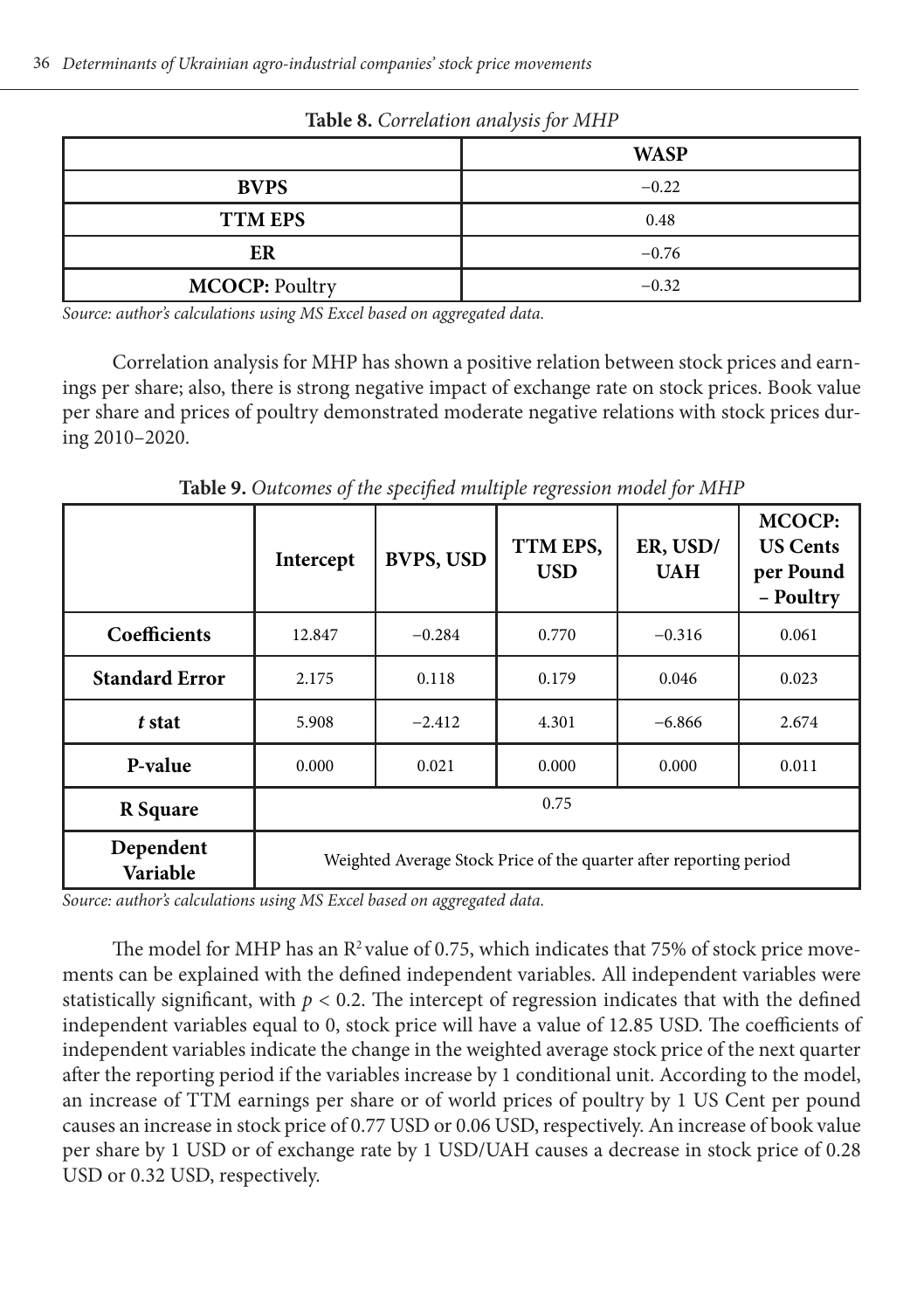

**Figure 6.** Visual representation of model outcome and actual stock prices of MHP. *Source: author's calculations using MS Excel based on aggregated data.*

Table 10 summarizes the outcomes of regression models and correlation analyses. Statistical significance was considered at the level of  $p < 0.2$ , and the correlation direction indicates the direction of stock price change with the increase of the specific determinant. According to the summary, the profitability of each company reflected through a trailing 12-month earnings per share indicator significantly impacts stock price movements with a positive correlation. Exchange rate also significantly impacts the stock prices of all selected companies, and this correlation is negative. Book value per share impacts stock price movements significantly in 2 of 3 cases, and this correlation is negative. The main company-specific commodity price also impacts stock price movements significantly in 2 of 3 cases, however this correlation direction is inconsistent.

|            | <b>Statistical significance</b> |                          |    | <b>Correlation direction</b> |             |                          |                          |              |
|------------|---------------------------------|--------------------------|----|------------------------------|-------------|--------------------------|--------------------------|--------------|
|            | <b>BVPS</b>                     | <b>TTM</b><br><b>EPS</b> | ER | <b>MCOCP</b>                 | <b>BVPS</b> | <b>TTM</b><br><b>EPS</b> | ER                       | <b>MCOCP</b> |
| Astarta    | N                               | $\mathbf{v}$             | v  | N                            |             |                          |                          |              |
| Kernel     |                                 |                          |    |                              |             |                          | $\overline{\phantom{a}}$ |              |
| <b>MHP</b> |                                 | $\mathbf{v}$             |    |                              |             |                          | $\overline{\phantom{a}}$ |              |

**Table 10.** *Summary of correlation and regression analysis outcomes*

*Source: author's aggregation from previous tables.*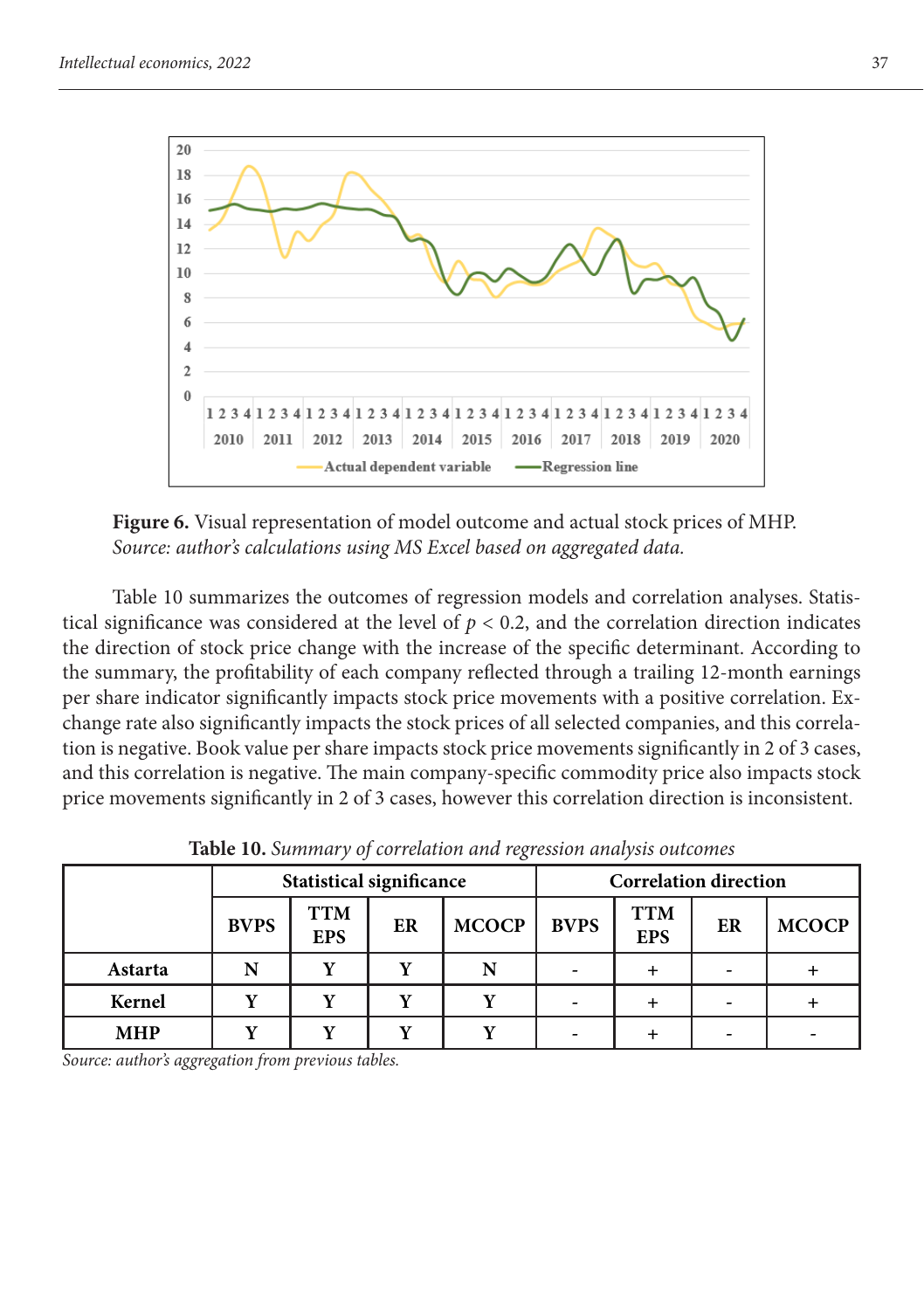### **Conclusion and discussion of the perspectives for future research**

The conducted research investigated the impact of selected determinants – book value per share, trailing 12-month earnings per share, company-specific commodity price, and exchange rate – on the stock price movements of the three largest agriculture producers in Ukraine.  $\mathbb{R}^2$ values of created and examined multiple regression models indicated that, based on the selected determinants, it is possible to explain between 74% and 84% of the chosen companies' stock price variations during 2010–2020.

The directions of the correlation coefficients of selected determinants, except commodity prices, were consistent. The direction of the correlation between stock prices and book value per share was negative, which is the opposite to the expected result and could be the basis for further investigation considering the political and economic context in Ukraine during 2010–2020.

Determinants that were statistically significant for all companies from the sample were: trailing 12-month earnings per share, which reflects companies' performance and ability to generate profit; and exchange rate, which represents the macroeconomic situation in Ukraine.

Main commodity price, which is the company-specific determinant of stock price movements, demonstrated an uneven level of statistical significance among the sample of companies. Taking into consideration a significance level of  $p = 0.2$ , the significance levels were met for poultry price for MHP and sunflower oil price for Kernel; however, sugar price was not statistically significant for the stock price movement of Astarta, since  $p = 0.527$ , which is higher than 0.2.

This research provides some evidence that earnings per share and exchange rate have a significant impact on the stock price movements of selected Ukrainian agro-industrial companies, while book value per share and commodity price impacted stock prices significantly for 2 of the 3 selected firms.

Based on models created within this research it is possible to estimate the trend of the stock price movements of Ukrainian agriculture companies in the short term; however, from 16% to 26% of stock price variation remains unexplained, which is grounds for further research.

Understanding the impact of specific determinants on stock price movement based on historical data can help to allocate resources in the management decision-making process in order to achieve financial performance and capitalization in the short term.

In the context of the impact of exchange rate and earnings per share on share prices, this paper supports the findings of: Bilson, Brailsford, & Hooper (2000); Ghosh et al. (2010); Sharma (2011); Gill, Biger, and Mathur (2012); Enow and Brijlal (2016); Avdalovic and Milenković (2017); and Yee and Thaker (2018).

This study is limited to the sample of Ukrainian agro-industrial companies. The findings of this paper could be relevant only to firms similar to those that were included in this research. Additionally, the determinant of commodity price is based on the main production commodity that is relevant for the operations of each separate firm.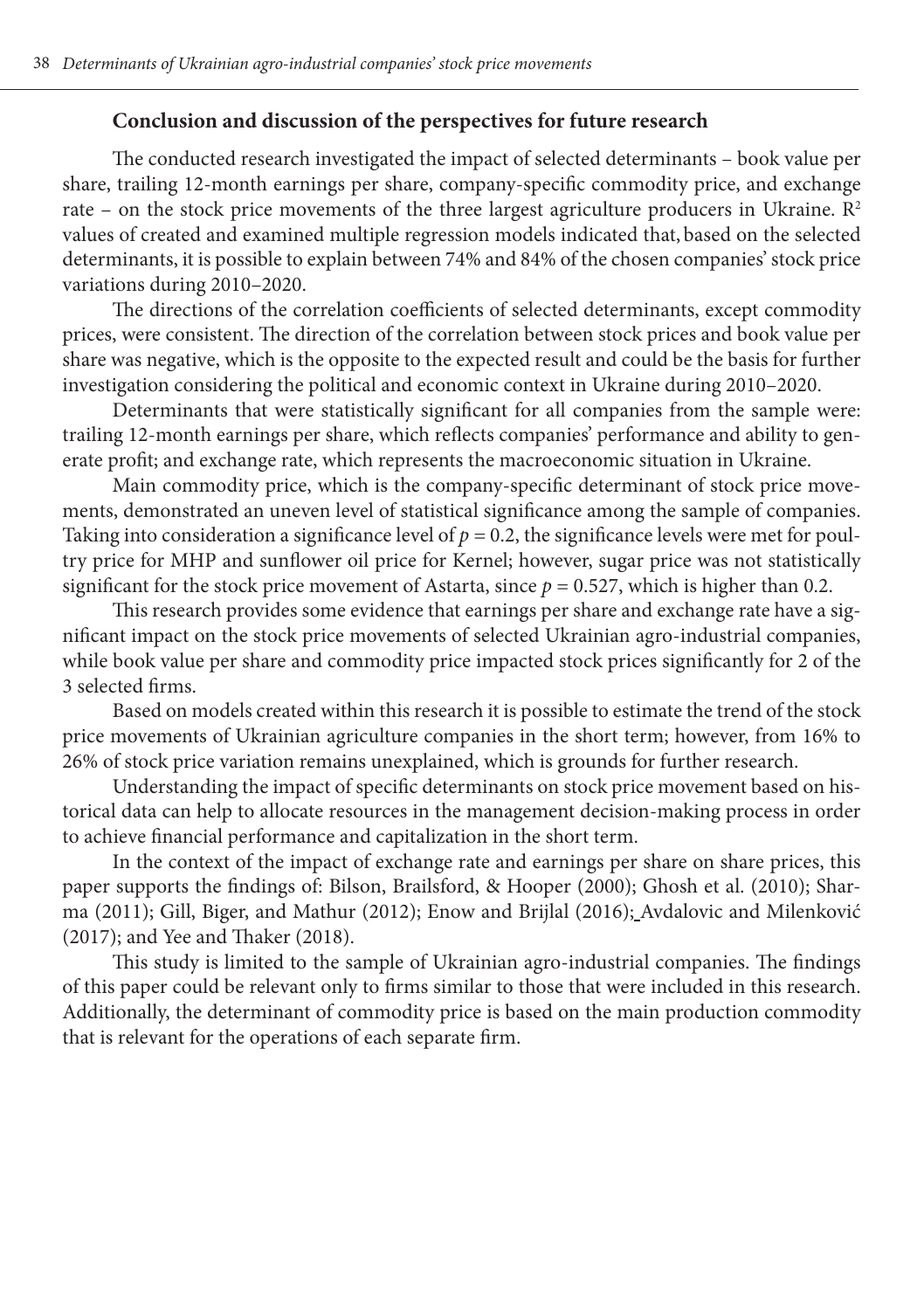# **Bibliography**

- 1. Abdullah, D. A., & Hayworth, S. C. (1993). Macroeconometrics of stock price fluctuations. *Quarterly Journal of Business and Economics*, *32*, 50–67.
- 2. Avdalovic, S. M., & Milenković, I. (2017). Impact of company performances on the stock price: An empirical analysis on select companies in Serbia. *Economics of Agriculture*, *64*(2), 561–570. http://dx.doi.org/10.5937/ekoPolj1702561M
- 3. Benaković, D., & Posedel, P. (2010). Do macroeconomic factors matter for stock returns? Evidence from estimating a multifactor model on the Croatian market. *Business Systems Research*, *1*(1–2), 39–46. http://dx.doi.org/10.2478/v10305-012-0023-z
- 4. Bilson, C. M., Brailsford, T. J., & Hooper, V. J. (2001). Selecting macroeconomic variables as explanatory factors of emerging stock market returns. *Pacific-Basin Finance Journal*, *9*(4), 401–426. https://doi.org/10.1016/S0927-538X(01)00020-8
- 5. Callen, J. L., Khan, M., & Lu, H. (2013). Accounting quality, stock price delay, and future stock returns. *Contemporary Accounting Research*, *30*(1), 269–295. https://doi.org/10.1111/ j.1911-3846.2011.01154.x
- 6. Chan, K., & Hameed, A. (2006). Stock price synchronicity and analyst coverage in emerging markets. *Journal of Financial Economics*, *80*(1), 115–147. https://doi.org/10.1016/j. jfineco.2005.03.010
- 7. Chen, N. F., Roll, R., & Ross, S. A. (1986). Economic forces and the stock market. *The Journal of Business*, *59*(3), 383–403.
- 8. Chen, P., & Zhang, G. (2007). How do accounting variables explain stock price movements? Theory and evidence. *Journal of Accounting and Economics*, *43*(2–3), 219–244.
- 9. Collins, J. (1957). How to study the behavior of bank stocks. *Financial Analysts Journal*, *13*(2), 109–113. https://doi.org/10.2469/faj.v13.n2.109
- 10. Davydenko, N.M. (2015) Modern paradigm of agrarian units' financial security assessment. *Economic Journal*, *21*(6), 90–93. EID: 2-s2.0-84944681732
- 11. Dibrova А., Davydenko N., Nehoda Y., & Titenko Z. (2020). Financial provision for competitiveness of agricultural enterprises. *Intellectual Economics*, *14*(1), 67–75. https://doi. org/10.13165/IE-20-14-1-04
- 12. Enow, S. T., & Brijlal, P. (2016). Determinants of share prices: the case of listed firms on Johannesburg Stock Exchange. *The Journal of Accounting and Management*, *6*(1).
- 13. Ghosh, A., Roy, S., Bandyopadhyay, G., & Choudhuri, K. (2010, October). Share market analysis using various economical determinants to predict decision of investors. In *AIP Conference Proceedings* (Vol. 1298, No. 1, pp. 529–534). American Institute of Physics.
- 14. Gill, A., Biger, N., & Mathur, N. (2012). Determinants of equity share prices: Evidence from American firms. *International Research Journal of Finance and Economics*, *90*, 176–192.
- 15. Ilchuk, М., Davydenko, N., & Nehoda Y. (2019). Scenario modeling of financial resources at the enterprise. *Intellectual Economics*, *13*(2), 131–143. https://doi.org/10.13165/IE-19- 13-2-05
- 16. King, B. F. (1966). Market and industry factors in stock price behavior. *The Journal of Business*, *39*(1), 139–190.
- 17. Ma, C. K., & Kao, G. W. (1990). On exchange rate changes and stock price reactions. *Journal of Business Finance & Accounting*, *17*(3), 441–449.